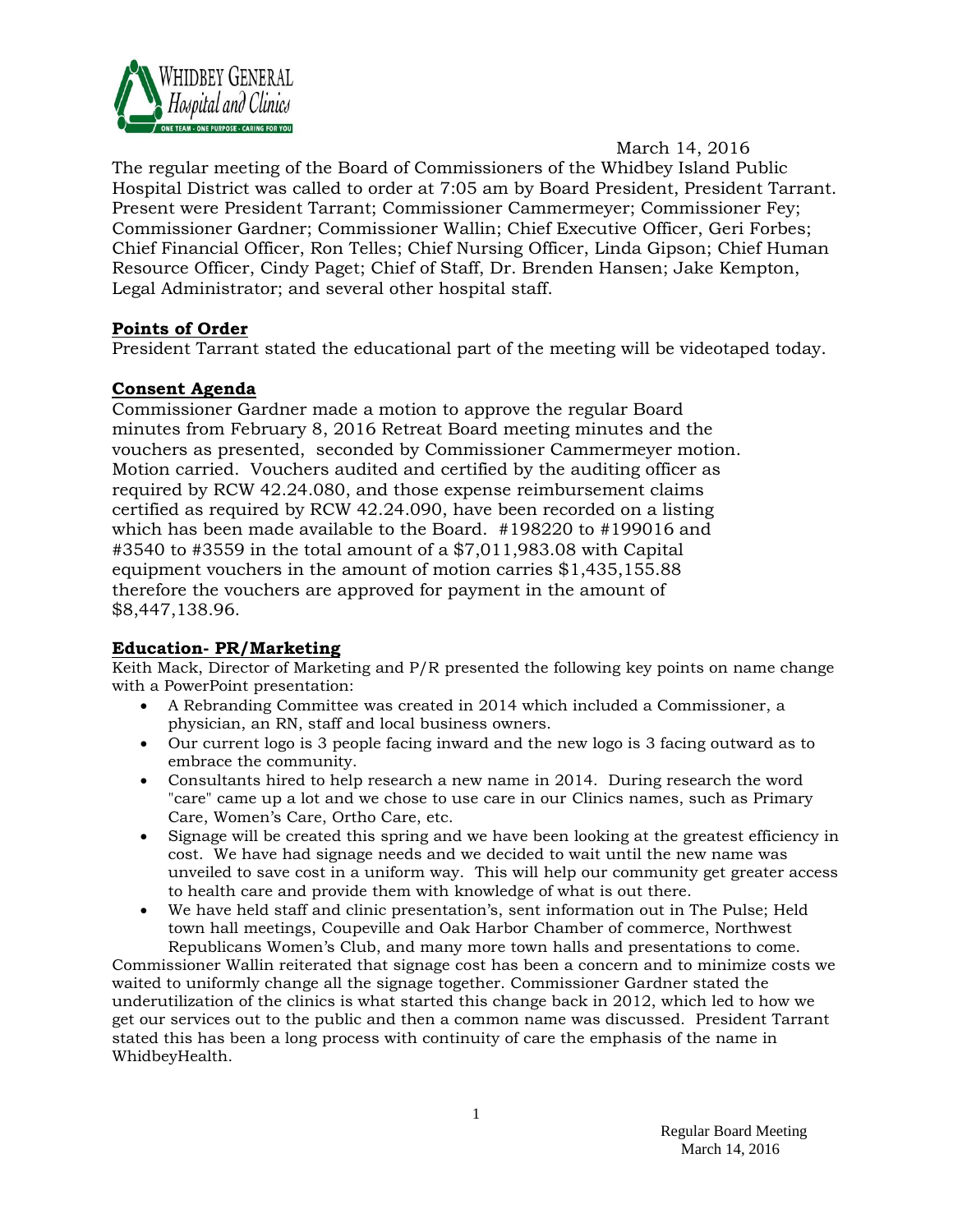

#### **Mission Moment**

Commissioner Wallin stated he has been on the island since 1958 and watched the hospital grow. He has worked with EMS in the past and talking with physicians he decided to become a Board member. This is the 3rd CEO we have had and many new administration staff. Political views have no impact on our decisions; we are goal oriented and abide by government laws that are handed down. We have attended committee meetings and state meetings. We bring issues to Geri Forbes, CEO, but ultimately it is her decision and we work with the rest of the team. Great things are happening. The name change is change but it is a new chapter here on Whidbey.

#### **Updates/Construction**

- A) George Senerth, Executive Director of Facilities and Plant Engineering presented a brief construction update on the following:
	- Footing and stem walls are going in and underground plumbing is in
	- Paving the road coming in off Burch street in the next few weeks
	- Steel will be here by the  $25<sup>th</sup>$  and then start going up
	- The removal of the trailer in front of the IT department will be happening soon
	- Landscaping will begin on April 1

# **Quality and Patient Safety**

- A) Quality and Nursing Update
	- Linda Gipson, CNO reported the following:
		- Thanked the facilities team for their hard work and appreciates their director George Senerth has worked with them on quality to ensure patients safety.
		- We have been steadily increasing patients in the ED and are going in the right direction; we are working well together to make this happen.
		- Thank you to bargaining teams that help negotiate out contract. Great agreement and continuity of care at the bedside.
		- Volunteers are so very helpful and we are working on the wish list with the volunteer President Michele Suggs. This is equipment that is needed in different departments throughout the hospital.
		- Patient advisory council leadership has passed the bylaws; handled quality improvement; they serve as a conduit to help resolve issues; they are advocates for patients and for the hospital.
		- Over the next few weeks we will be bringing in an educational/national recognized trainer for the ED staff.
		- CPOE team; which is a combination of consultants and our staff, in regards to meaningful use and provation will be up and running by May.
		- In May the patient advisory council will be presenting as the education item for the Board meeting.

# **Medical Staff Report**

A. Chief of Staff Report

Dr. Brenden Hansen, Chief of Staff reported the following courtesy staff appointments:

Harry N Conley, MD Courtesy Staff Appointment

2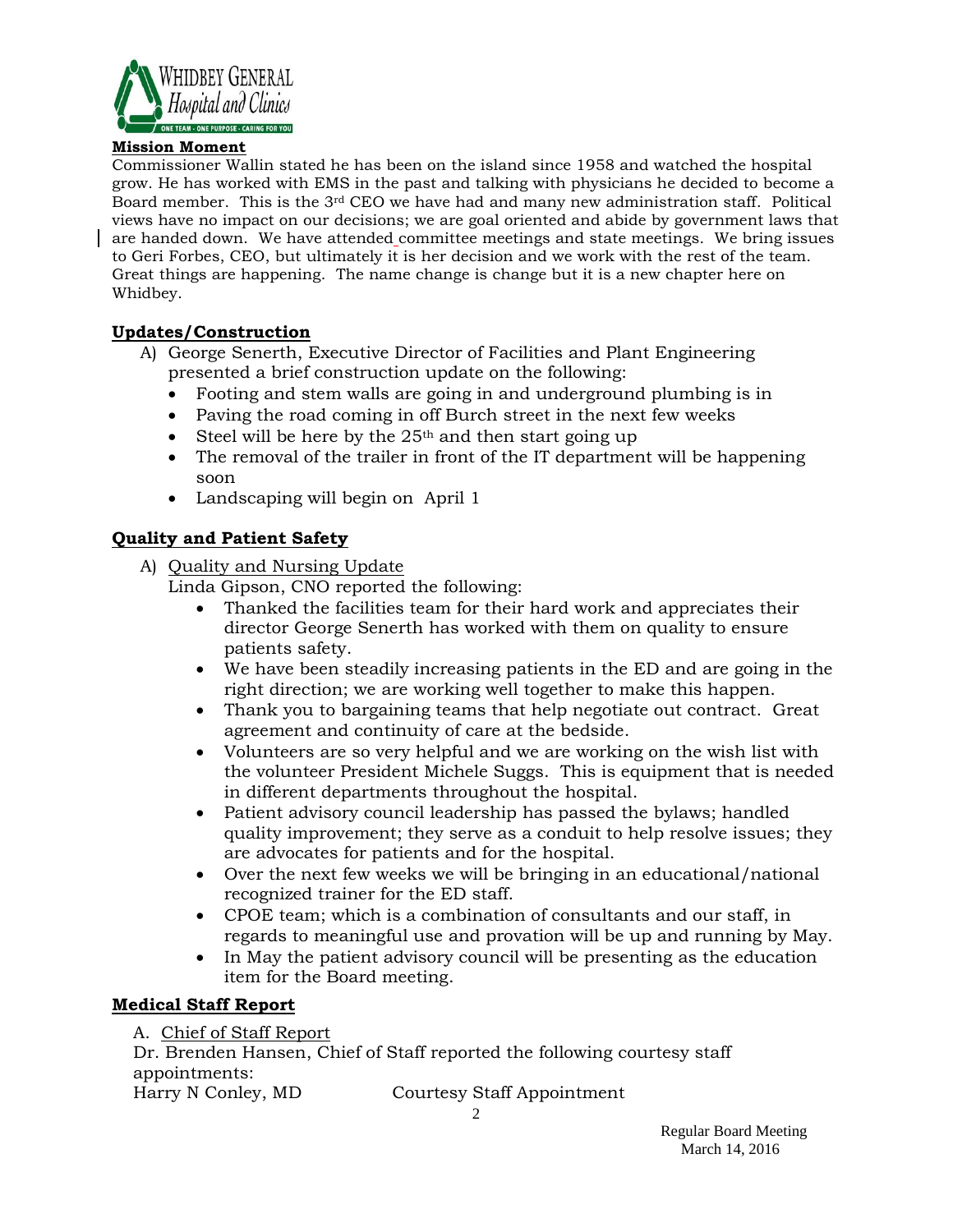

Diane Li Nathan, MD Courtesy Staff Appointment Commissioner Cammermeyer made a motion, seconded by Commissioner Fey to approve the courtesy staff appointments. Motion carried. Dr. Brenden Hansen, Chief of Staff reported the following active staff reappointments: Mark R Duncan, MD Active Staff Reappointment Robert W Johnson, MD Active Staff Reappointment Tara L Montgomery, DO Active Staff Reappointment Judye A Scheidt, DO Active Staff Reappointment Commissioner Cammermeyer made a motion, seconded by Commissioner Fey to approve the active staff reappointments. Motion carried. Dr. Brenden Hansen, Chief of Staff reported the following active affiliate staff reappointment: Mark S Cichowski, MD Active Affiliate Staff Reappointment Commissioner Cammermeyer made a motion, seconded by Commissioner Fey to approve the active affiliate staff reappointment. Motion carried. Dr. Brenden Hansen, Chief of Staff reported the following courtesy staff reappointment: Mark E Coughenor, MD Courtesy Staff Reappointment David G Westman, MD Courtesy Staff Reappointment Commissioner Cammermeyer made a motion, seconded by Commissioner Fey to Dr. Brenden Hansen, Chief of Staff reported the following locum tenens one year provisional for informational purposes to the Board: Sulakshna Dharmaja, MD Matthew Popa, MD Brenden Hansen, Chief of Staff reported the following resignations: Mario Porras, MD Orthopedic Surgeon effective 02/24/2016 Barbara Blankenship, MD effective 02/28/2016 **General Public Comments**

Community members came to speak at the Board meeting.

# **Staff and Status Reports from Administration**

A. Administrative Update

Geri Forbes, CEO reported the following:

- Thanked the medical staff for all of their work they have done with optimizing our electronic health record. We are currently working on how to share information from the hospital to the clinics\CPOE.
- Thank you to the executive administration staff for a 3 year agreement with WSNA, we are moving forward.
- Welcome Dr. Jackie Bassett who will be working at the Whidbey Birthplace.
- Town hall talks have been enjoyed. We are reminding staff by email about Town Hall meetings dates and times.
- B. Finance

Ron Telles, CFO discussed and presented the December and January financials with a note that the hospital's independent Bond rating was recently upgraded then discussed the following: